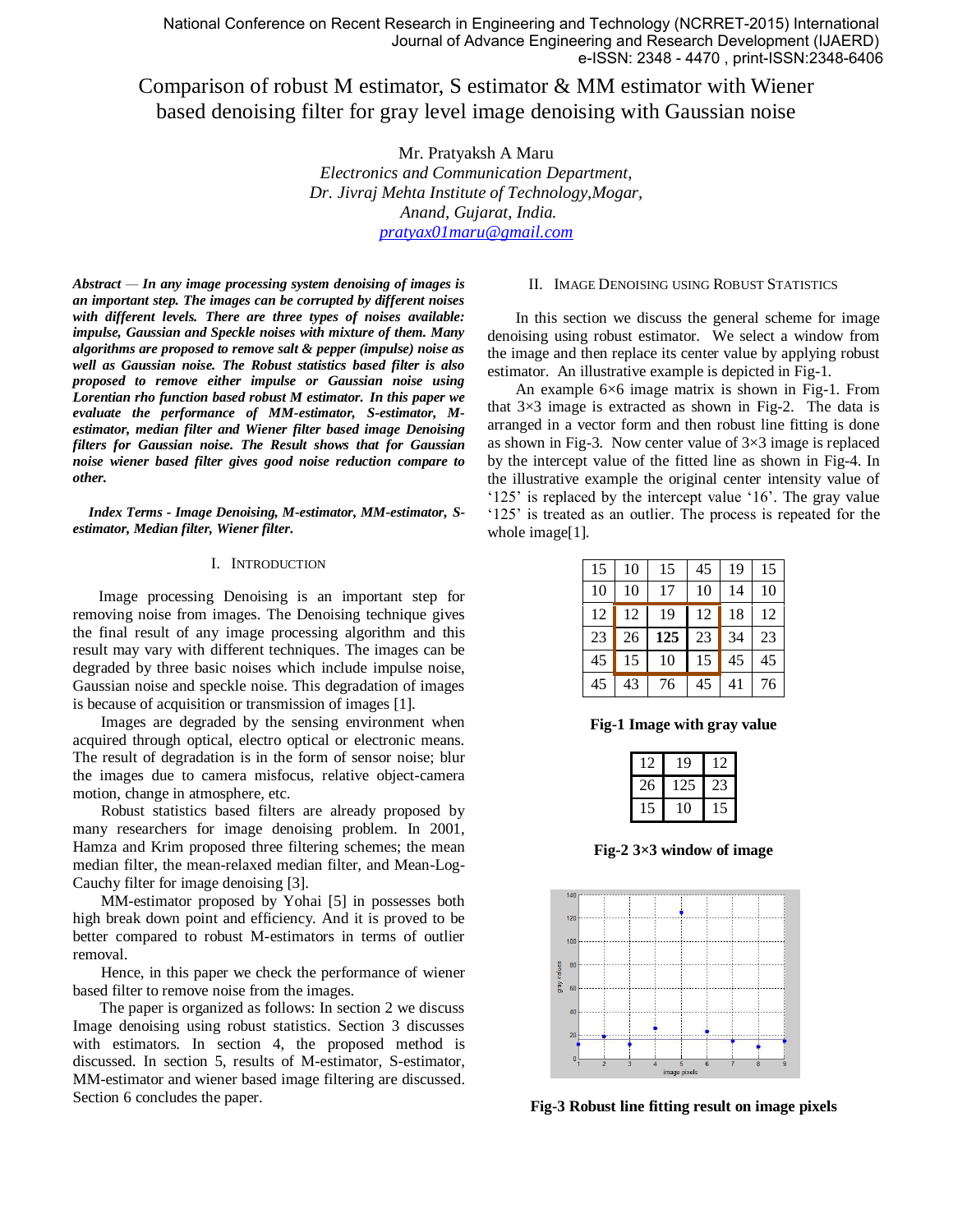| 15 <sub>1</sub> | -10 | $\vert$ 15           | 45         | l 19 | 15 |
|-----------------|-----|----------------------|------------|------|----|
| 10              | 10  | 17 10                |            | 14   | 10 |
| 12              |     | 12 19                | 12         | 18   | 12 |
| 23              |     | $26 \mid 16 \mid 23$ |            | 34   | 23 |
| 45              |     | 15 10                | $\vert$ 15 | 45   | 45 |
| 45              |     | 43 76 45             |            | 41   | 76 |

## **Fig-4 Image with replaced value**

#### III. BASICS OF ROBUST M AND MM ESTIMATORS

Robust line fitting is immensely used nowadays in outlier rejection. Robust statistics solve the problem of outlier and find the best fit model of the data. In robust line fitting the goal is to find the regression parameter values of the line model that minimize the residual errors. Many robust estimators are available for robust line fitting. For example robust M-estimator, S-estimator, MM-estimator and CMestimator.

M estimator: One popular robust technique is the Mestimators. For a line model  $y_i = mx_i + c$ , Let  $r_i$  be the residual of the  $i<sup>th</sup>$  datum, the difference between the  $i<sup>th</sup>$ observation  $y_i$ , and its fitted value,  $\hat{y}_i$ . The standard leastsquares method tries to minimize  $\sum_{i} r_i^2$  $r_i^2$ , which is unstable if *i* there are outliers present in the data. Outlying data give an

effect so strong in the minimization that the parameters thus estimated are distorted. The M-estimators try to reduce the effect of outliers by replacing the squared residuals  $r_i^2$  $r_i^2$  by another function of the residuals, yielding.

$$
\min \sum_{i} \rho(r_i) \tag{1}
$$

Where  $\rho$  is a symmetric, positive-definite function with a unique minimum at zero.  $\rho$  function can be Cauchy, Talwar, Welsch, Fair, Huber etc.



**Fig-5**  $\rho$  function for M estimator [2]

 MM estimator: First proposed by Yohai (1987), MMestimators have become increasingly popular and are perhaps now the most commonly employed robust regression technique. They combine a high breakdown point (50%) with good efficiency (approximately 95%). The ""MM"" in the name refers to the fact that more than one M-estimation procedure is used to calculate the final estimates. It has both the high breakdown property and a higher statistical efficiency than S estimation [6].

$$
\hat{\theta}^{MM} = \arg\min_{\theta} \sum_{i=1}^{n} \rho \left( \frac{r_i(\theta)}{\hat{\sigma}^s} \right)
$$
 (2)

and  $\hat{\sigma}^s$  may be chosen in order to attain both a high breakdown point and a high efficiency.  $\rho$  Function can be Tukey Biweight function. The steps to compute MM-estimator are as follows [5].

- 1. Compute an initial consistent estimate  $\hat{\theta}_0$  with high breakdown point but possibly low normal efficiency.
- 2. Compute a robust scale  $\hat{\sigma}^s$  of the residuals  $r_i(\theta)$ .
- **3.** Find a solution  $\hat{\theta}$ .

S-estimators for linear regression were introduced by Rousseeuw and Yohai (1984) as an alternative to Mestimators that do not suffer that much from outlier points and at the same time have a high breakdown point and do not require an auxiliary scale estimator.

The S-estimator  $\hat{\theta}_s$  minimizes the scale function, that is  $\hat{\theta}_s = \arg \min_{\theta \in R^p} \hat{\sigma}_n(\theta)$ 

#### IV. PROPOSED METHOD

The problem of linear regression methods is that a single outlier value may cause severe error in the estimation so we are using weiner based filter for image denoising. In table 1 proposed algorithm is shown.

| No. | <b>Steps</b>                                                                |
|-----|-----------------------------------------------------------------------------|
| 1   | Select image                                                                |
| 2   | Apply the noise                                                             |
| 3   | Use a robust estimator based filter for example M-, S-<br>and MM-estimator. |
|     | Find the MSE (mean square error), MAE (mean<br>absolute error)              |
| 5   | Find the PSNR and compare the results                                       |
|     |                                                                             |

## **Table-1 proposed algorithm**

To check the performance of the proposed method we find *MSE* (mean square error), *MAE* (mean absolute error) and *PSNR* (peak signal to noise ration). For better result *PSNR* should be high, *MSE* and *MAE* should be low. *MSE*, *MAE* and *PSNR* are calculated using the following equations.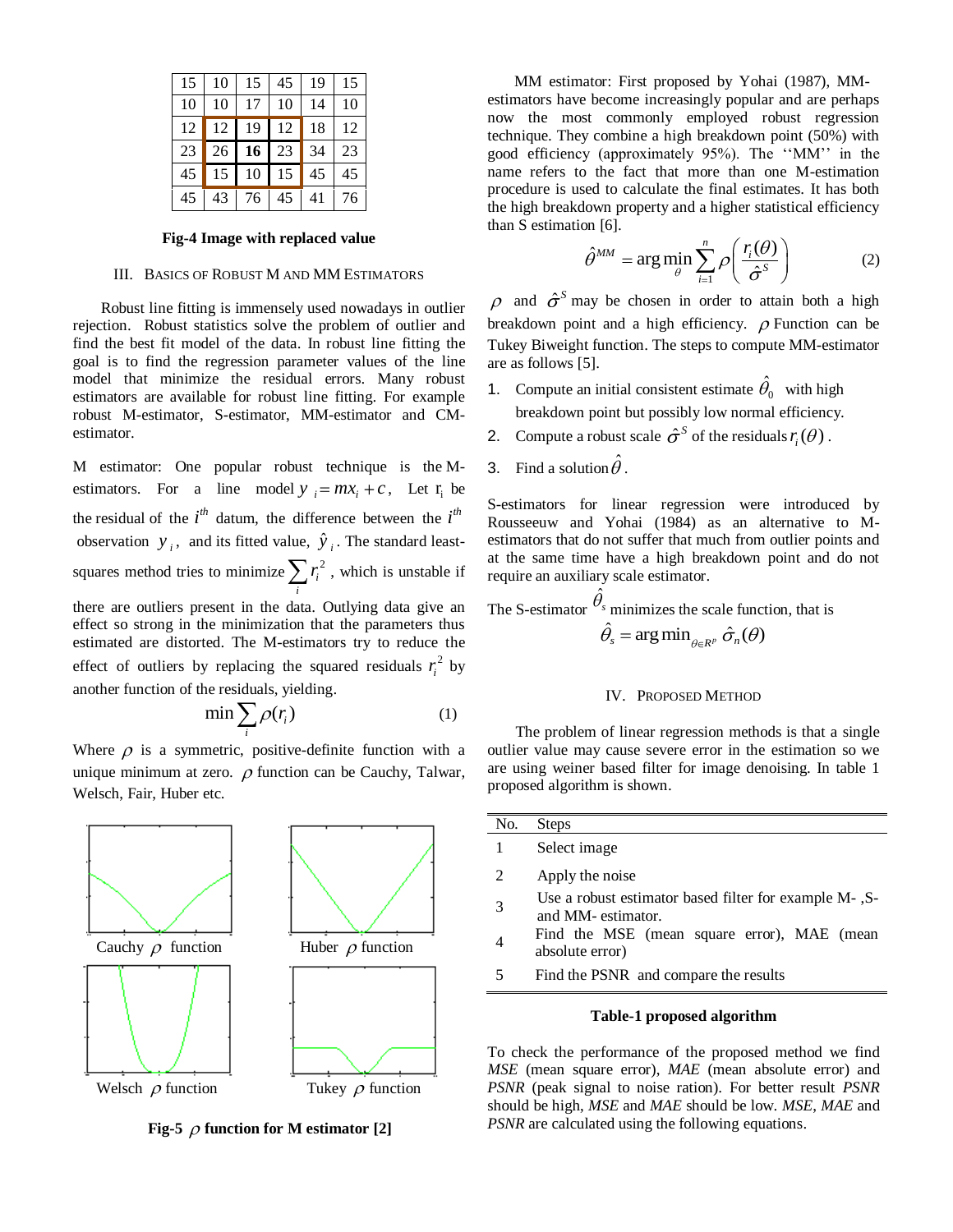$$
MSE = \frac{\sum \left[ X_{ij} - \hat{X}_{ij} \right]^2}{(m \times n)}
$$
(3)

$$
MAE = \frac{\sum \left| X_{ij} - \hat{X}_{ij} \right|}{(m \times n)}
$$
(4)

$$
PSNR = 10 \log \frac{(255 \times 255)}{MSE}
$$
 (5)

## V. EXPERIMENTAL RESULT

In this section the results obtained using all filters are discussed. The values of *PSNR*, *MSE*, *MAE* for all estimators are shown for different noise levels.

Experimental result shows that at 0.9 noise level for Impulse noise M estimator gives *PSNR* of 3.30 for talwar function. MM estimator based filter gives *PSNR* of 3.23. Weiner based filter gives *PSNR* of 3.38 which is higher than all estimators.

The resultant images for test4 with 0.9 noise level are shown in Fig-8, which clearly shows the efficacy of wiener based filter to remove Gaussian noise as compared to M-,S- ,MM-estimator based filter. The comparison of *MSE* values for different noise levels are given in Table-2. We get almost the same results for other different natural images for which wiener based filter gives higher *PSNR* and lower *MAE* values as compared to other estimator based denoising filter.

| <b>PSNR</b>         |          | <b>Noise Level</b> |       |       |      |      |             |      |  |  |
|---------------------|----------|--------------------|-------|-------|------|------|-------------|------|--|--|
|                     |          | 0.05               | 0.1   | 0.2   | 0.5  | 0.7  | 0.9         | 1    |  |  |
|                     | andrew   | 14.40              | 13.69 | 11.66 | 6.27 | 4.10 | 3.25        | 3.20 |  |  |
|                     | bisquare | 14.40              | 13.69 | 11.66 | 6.27 | 4.10 | 3.25        | 3.20 |  |  |
|                     | cauchy   | 14.47              | 13.75 | 11.67 | 6.26 | 4.10 | 3.25        | 3.20 |  |  |
|                     | fair     | 14.57              | 13.83 | 11.73 | 6.31 | 4.16 | 3.28        | 3.20 |  |  |
| M                   | huber    | 14.29              | 13.60 | 11.62 | 6.32 | 4.18 | 3.28        | 3.20 |  |  |
|                     | logistic | 14.50              | 13.77 | 11.70 | 6.28 | 4.13 | 3.26        | 3.20 |  |  |
|                     | talwar   | 14.18              | 13.49 | 11.54 | 6.35 | 4.25 | <b>3.30</b> | 3.21 |  |  |
|                     | welsch   | 14.42              | 13.71 | 11.65 | 6.26 | 4.09 | 3.25        | 3.20 |  |  |
| median              |          | 14.66              | 13.98 | 11.83 | 6.18 | 3.96 | 3.23        | 3.20 |  |  |
| wiener              |          | 17.07              | 15.70 | 12.66 | 6.53 | 4.35 | 3.38        | 3.24 |  |  |
| <b>S-estimator</b>  |          | 14.03              | 13.58 | 11.67 | 6.04 | 3.79 | 3.21        | 3.19 |  |  |
| <b>MM-estimator</b> |          | 14.73              | 13.94 | 11.72 | 6.12 | 3.95 | 3.23        | 3.20 |  |  |

**Table-2 PSNR value of M-estimator, median, wiener, S-estimator, MM-estimator for test4.png**

| <b>MSE</b>          |          | <b>Noise Level</b> |         |         |          |          |          |          |  |
|---------------------|----------|--------------------|---------|---------|----------|----------|----------|----------|--|
|                     |          | 0.05               | 0.1     | 0.2     | 0.5      | 0.7      | 0.9      |          |  |
|                     | andrew   | 2362.55            | 2779.16 | 4440.73 | 15355.47 | 25309.80 | 30760.41 | 31130.34 |  |
|                     | bisquare | 2363.41            | 2779.94 | 4441.56 | 15355.14 | 25308.65 | 30760.29 | 31130.31 |  |
|                     | cauchy   | 2324.20            | 2745.01 | 4431.48 | 15387.94 | 25296.65 | 30750.41 | 31127.53 |  |
| M                   | fair     | 2272.28            | 2690.37 | 4362.78 | 15221.25 | 24969.41 | 30587.36 | 31094.22 |  |
|                     | huber    | 2420.32            | 2838.24 | 4482.32 | 15182.95 | 24838.02 | 30577.94 | 31094.88 |  |
|                     | logistic | 2307.76            | 2726.53 | 4400.18 | 15303.41 | 25131.96 | 30678.84 | 31113.70 |  |
|                     | talwar   | 2486.39            | 2914.29 | 4565.11 | 15076.21 | 24418.83 | 30383.76 | 31051.89 |  |
|                     | welsch   | 2350.34            | 2769.14 | 4442.36 | 15395.99 | 25349.19 | 30771.09 | 31132.31 |  |
| median              |          | 2224.67            | 2601.77 | 4267.06 | 15662.02 | 26147.50 | 30917.54 | 31151.12 |  |
| wiener              |          | 1276.93            | 1751.31 | 3526.59 | 14450.80 | 23870.99 | 29846.37 | 30827.65 |  |
| <b>S-estimator</b>  |          | 2569.78            | 2851.13 | 4425.38 | 16170.02 | 27190.53 | 31025.55 | 31159.42 |  |
| <b>MM-estimator</b> |          | 2190.35            | 2625.10 | 4372.08 | 15879.06 | 26198.44 | 30924.32 | 31152.46 |  |

**Table-3 MSE value of M-estimator, median, wiener, S-estimator, MM-estimator for test4.png**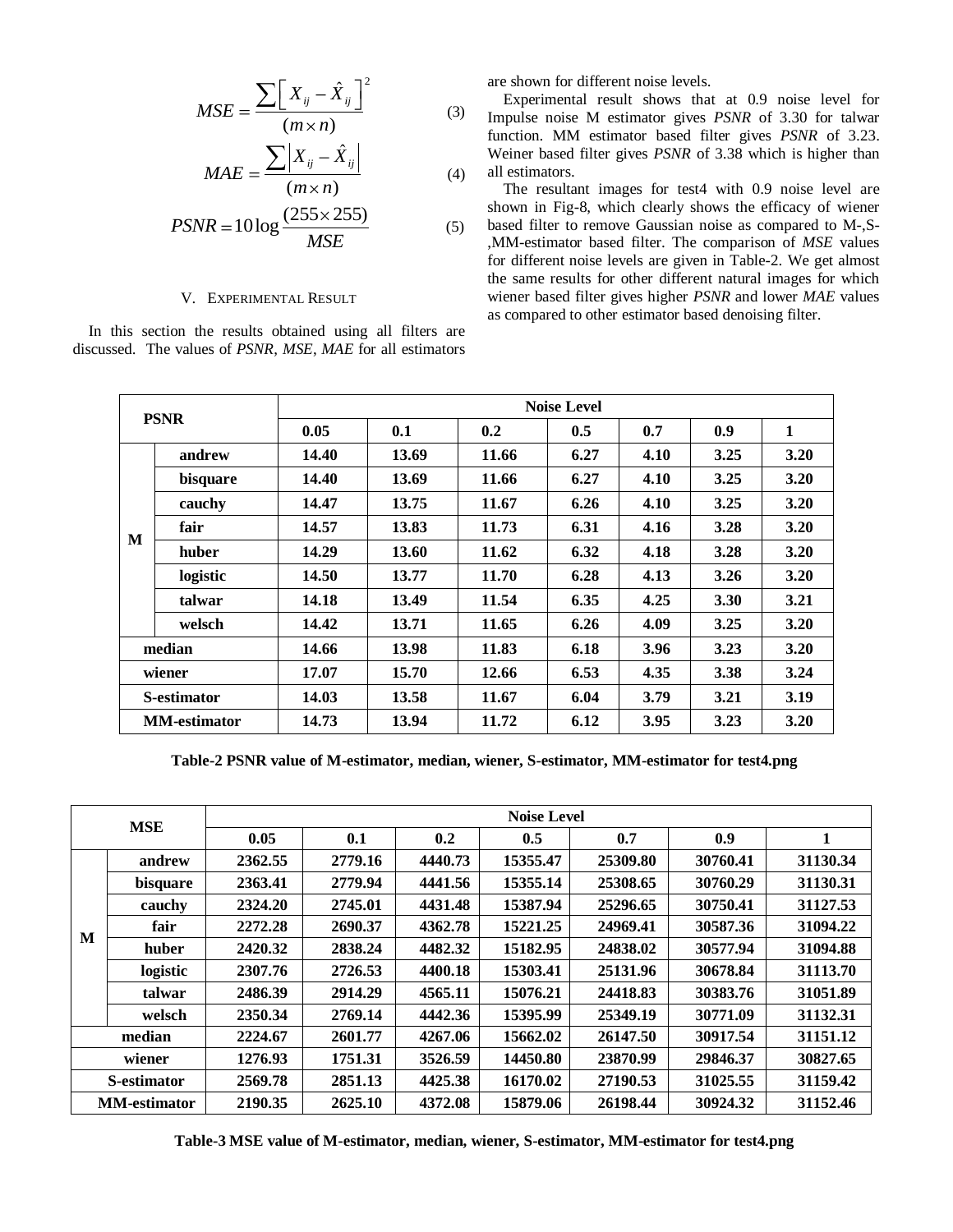| <b>MAE</b>          |          | <b>Noise Level</b> |       |       |        |        |        |        |  |
|---------------------|----------|--------------------|-------|-------|--------|--------|--------|--------|--|
|                     |          | 0.05               | 0.1   | 0.2   | 0.5    | 0.7    | 0.9    | 1      |  |
|                     | andrew   | 37.04              | 42.66 | 57.88 | 113.31 | 145.70 | 159.98 | 160.80 |  |
|                     | bisquare | 37.05              | 42.66 | 57.89 | 113.31 | 145.70 | 159.98 | 160.80 |  |
|                     | cauchy   | 36.70              | 42.32 | 57.59 | 113.39 | 145.68 | 159.96 | 160.80 |  |
| M                   | fair     | 36.37              | 42.14 | 57.67 | 112.90 | 144.66 | 159.56 | 160.72 |  |
|                     | huber    | 37.79              | 43.43 | 58.50 | 112.77 | 144.28 | 159.54 | 160.72 |  |
|                     | logistic | 36.68              | 42.34 | 57.62 | 113.10 | 145.16 | 159.79 | 160.77 |  |
|                     | talwar   | 38.58              | 44.22 | 59.29 | 112.52 | 143.00 | 159.04 | 160.62 |  |
|                     | welsch   | 36.90              | 42.51 | 57.68 | 113.42 | 145.83 | 160.01 | 160.81 |  |
| median              |          | 34.28              | 40.42 | 57.37 | 116.99 | 151.60 | 164.28 | 164.85 |  |
| wiener              |          | 30.93              | 37.53 | 55.25 | 113.98 | 145.33 | 161.59 | 164.06 |  |
| <b>S-estimator</b>  |          | 33.14              | 38.26 | 54.55 | 115.27 | 150.74 | 160.58 | 160.86 |  |
| <b>MM-estimator</b> |          | 33.40              | 39.59 | 56.29 | 114.97 | 148.20 | 160.36 | 160.85 |  |

**Table-4 MAE value of M-estimator, median, wiener, S-estimator, MM-estimator for test4.png**



**Fig-6: PSNR comparison between M-estimator, Median, Wiener, S-estimator, MM- estimator for test1.png**



**Fig-7: MSE comparison between M-estimator, Median, Wiener, S-estimator, MM estimator for test1.png**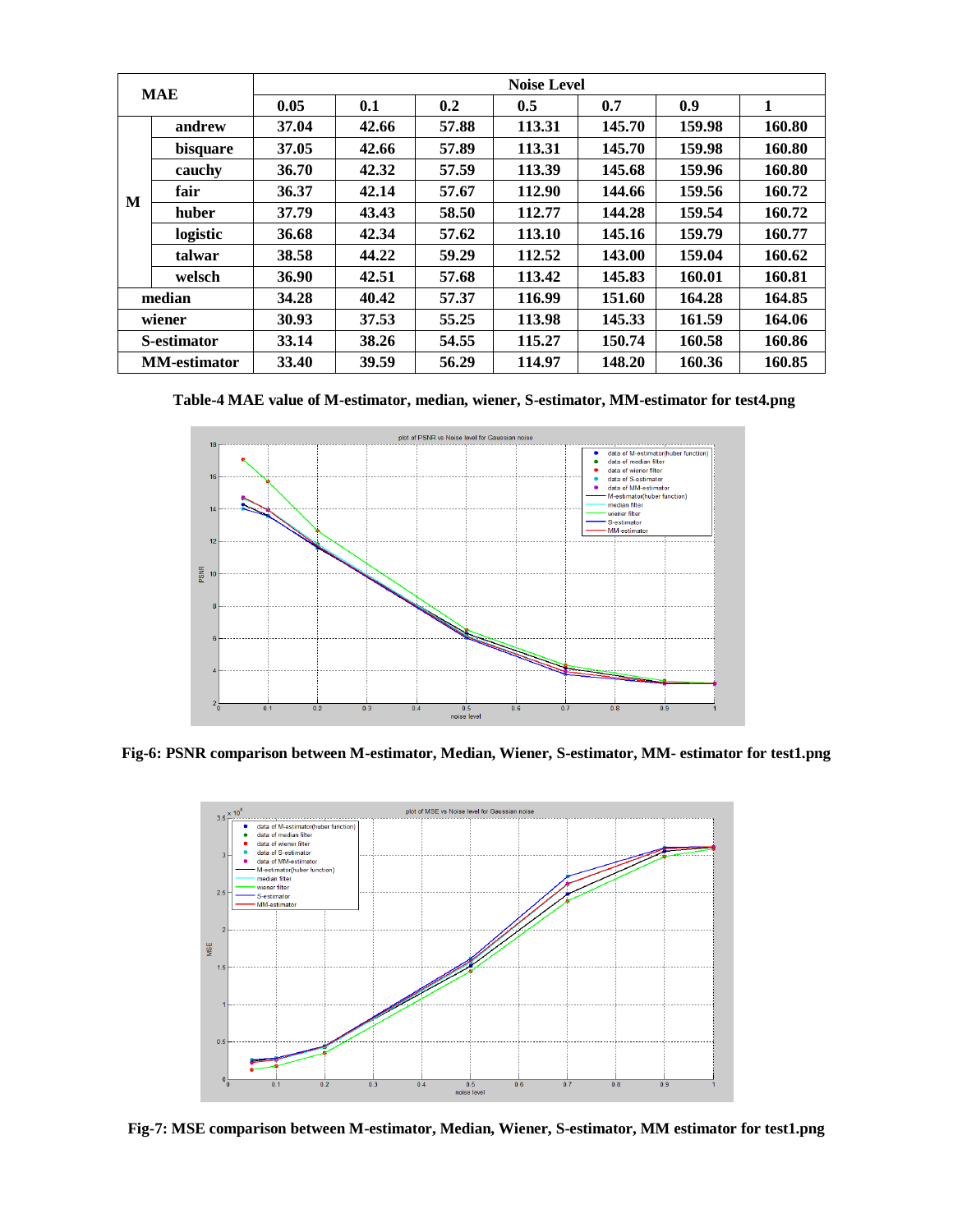Here comparison of PSNR values for different noise levels are given in Table-2 and graph is shown in Fig-6, MSE values are shown in Table-3 and MAE values are shown in Table-4. Experimental result shows that for Gaussian noise Wiener based filter gives high PSNR.





**(c) (d)**









**(e) (f)**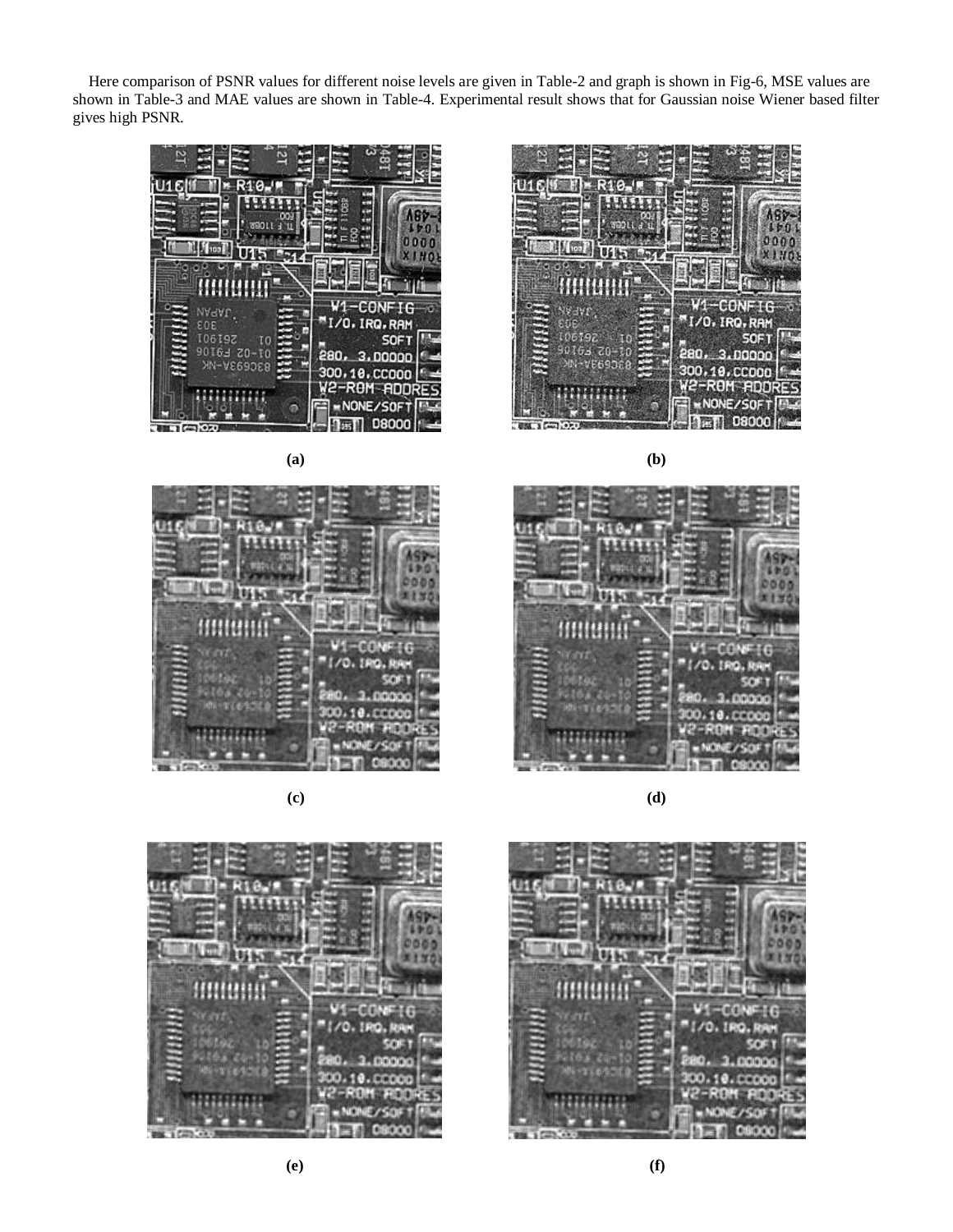



**(i) (j)**





**(g) (h)**